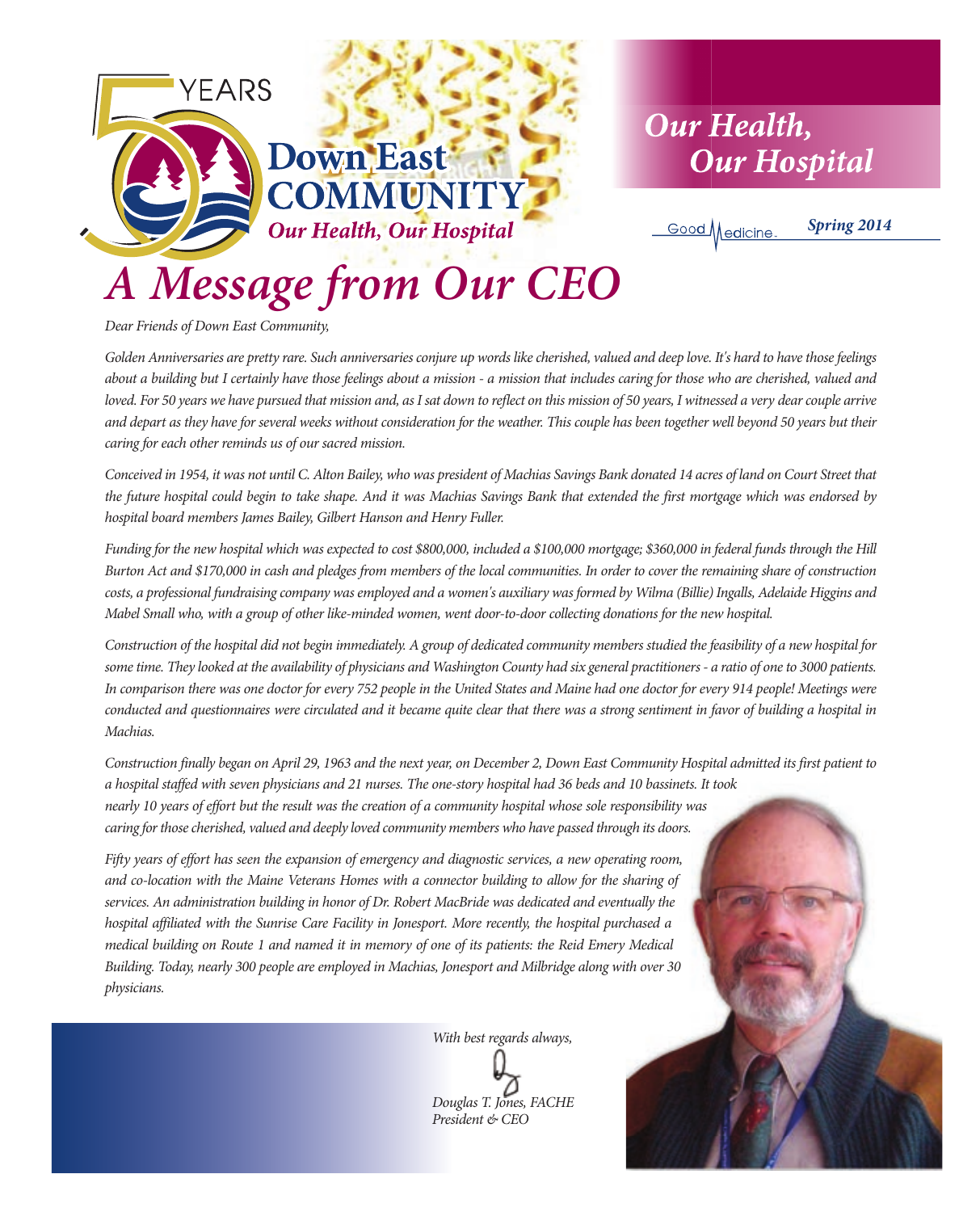# *Commitment, Generosity, Longevity*

Over Fifty years ago, people throughout Washington County got together to fulfill the dream of having a hospital in Machias. Through hard work and many fundraisers, their dream was realized. Without the tireless dedication and the generosity of the donated land, time, and money this hospital wouldn't have been built. And without the continued dedication and generosity, it wouldn't have lasted for 50 years.

In the beginning of the 1960's when the planning, building, and opening of Down East Community Hospital took place, the demographics and businesses of Machias and the surrounding towns were very different than they are today.

In the 1960's the town of Machias alone had a 5 & 10 department store, a movie theater, Howard's Men Store, the System Store (women's fashion), Johnson's Jewelry Store, a pool hall, a dry cleaners, a textile mill, and three (yes three) grocery stores and, of course, the hospital. The town of Machiasport had fish factories and an Air Force Base and the town of Cutler was home of the Cutler Navy Base. To be clear, this is not a full list of the businesses in the area during that time.

Most everything listed above was closed by the late 80's with the exception of the Cutler Navy Base and the hospital. The Navy base phased out military personnel in 2000 and 2001 and, happily, the hospital is still here. No small fete with the job losses and the increase in regulations and the costs of doing business.

Part of the reason our hospital has been able to maintain operations is through the generosity of our community members. The philanthropic nature of our community is just as important now, if not more important, as it was 50 years ago.

#### *Philanthropy is more important now than ever before.*

Across the country, hospitals find that their operating margins are shrinking and they must search for new solutions to their capital needs. A growing number of hospitals are finding that they are depending upon the generosity of their community more now than ever before. More hospitals are incorporating explicit expectations of fundraising into their financial planning and consider it a *"need to have"* if they are to survive for generations to come.





- ~ Breaking ground for the Hospital
- ~ Mobil Station, Downtown Machias
- ~ Downtown Machias

E.G. MAC LAUCHLAN Mobilubricatio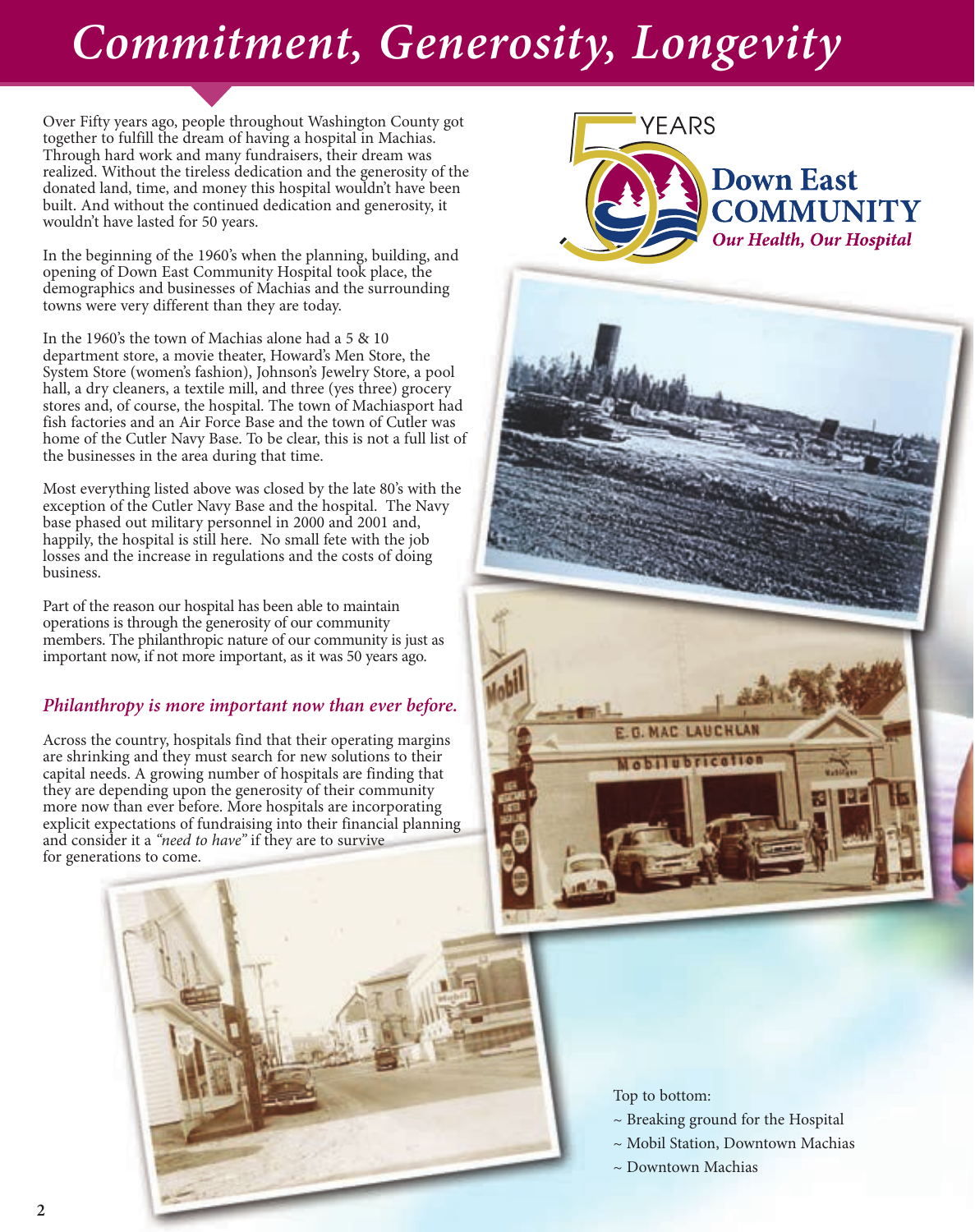# *Please consider making a gift today!*

This change in thinking has been brought about by the ever-increasing financial demands being placed upon hospitals and their leadership. With so many U.S. hospitals having been built long ago, aging facilities with outdated infrastructure are in great need of updating if they are to keep up with both increased demand (from an aging population) and the accelerated pace of innovation in clinical and information technology. Electronic Medical Record (EMR) is the future, but is very costly to implement.

Physical-plant improvement is only part of the challenge. One can add to that shrinking operating margins, unfavorable reimbursement from government sources (such as Medicare and Medicaid), tighter contracts with health plans, increasing physician shortages, and free care.

Over the years, many areas throughout the hospital have benefited from the generosity of raised funds and it is now time to concentrate on our Emergency Department. During our 50th anniversary year all monies raised through our fundraisers will go to benefit the Emergency Department.

We invite our community to participate in this project by using the gift slip below to make a special gift to Down East Community Hospital to benefit the Emergency Department for things such as:

- *Electronic Medical Records*
- *New, Easy to Maintain Floor*
- *Diagnostic Equipment*
- *IV Warmers*
- *Security*

*Please consider making a gift today!*



#### **I wish to Support the Down East Community Hospital Emergency Department Improvements!** YEARS Down East

| My Donation is: \$                                                                                                                                                                                   |                                                                                                                                                                                                                                |                                                                                                                                                                                                                                      | COMMUNITY<br>Our Health, Our Hospital                                                                                                                                                                                               |
|------------------------------------------------------------------------------------------------------------------------------------------------------------------------------------------------------|--------------------------------------------------------------------------------------------------------------------------------------------------------------------------------------------------------------------------------|--------------------------------------------------------------------------------------------------------------------------------------------------------------------------------------------------------------------------------------|-------------------------------------------------------------------------------------------------------------------------------------------------------------------------------------------------------------------------------------|
| <b>Method of Payment:</b> $\Box$ Check (Payable to Down East Community Hospital) $\Box$ Visa $\Box$ Mastercard $\Box$ Discover                                                                       |                                                                                                                                                                                                                                |                                                                                                                                                                                                                                      |                                                                                                                                                                                                                                     |
|                                                                                                                                                                                                      |                                                                                                                                                                                                                                | Exp. Date: __________________                                                                                                                                                                                                        |                                                                                                                                                                                                                                     |
| Signature: <b>Signature: Signature: Signature: Signature: Signature: Signature: Signature: Signature: Signature: Signature: Signature: Signature: Signature: Signature: Signature: Signature: Si</b> |                                                                                                                                                                                                                                |                                                                                                                                                                                                                                      |                                                                                                                                                                                                                                     |
| Please mail completed form to the<br>address below, or deliver to the DECH                                                                                                                           |                                                                                                                                                                                                                                | <b>The View Service Service Service Service Service Service Service Service Service Service Service Service Service Service Service Service Service Service Service Service Service Service Service Service Service Service Serv</b> |                                                                                                                                                                                                                                     |
| reception desk.<br><b>DOWN EAST COMMUNITY HOSPITAL</b><br>11 Hospital Drive                                                                                                                          | Address: the contract of the contract of the contract of the contract of the contract of the contract of the contract of the contract of the contract of the contract of the contract of the contract of the contract of the c | City: the contract of the contract of the contract of the contract of the contract of the contract of the contract of the contract of the contract of the contract of the contract of the contract of the contract of the cont       | State:<br>Zip: The Side of the Side of the Side of the Side of the Side of the Side of the Side of the Side o                                                                                                                       |
|                                                                                                                                                                                                      |                                                                                                                                                                                                                                | <b>Email:</b> Email: A state of the state of the state of the state of the state of the state of the state of the state of the state of the state of the state of the state of the state of the state of the state of the state of   | <b>Phone:</b> The contract of the contract of the contract of the contract of the contract of the contract of the contract of the contract of the contract of the contract of the contract of the contract of the contract of the c |
| Machias, ME 04654                                                                                                                                                                                    | Please mail me my tax receipt                                                                                                                                                                                                  |                                                                                                                                                                                                                                      |                                                                                                                                                                                                                                     |
| 207-255-0244                                                                                                                                                                                         |                                                                                                                                                                                                                                |                                                                                                                                                                                                                                      |                                                                                                                                                                                                                                     |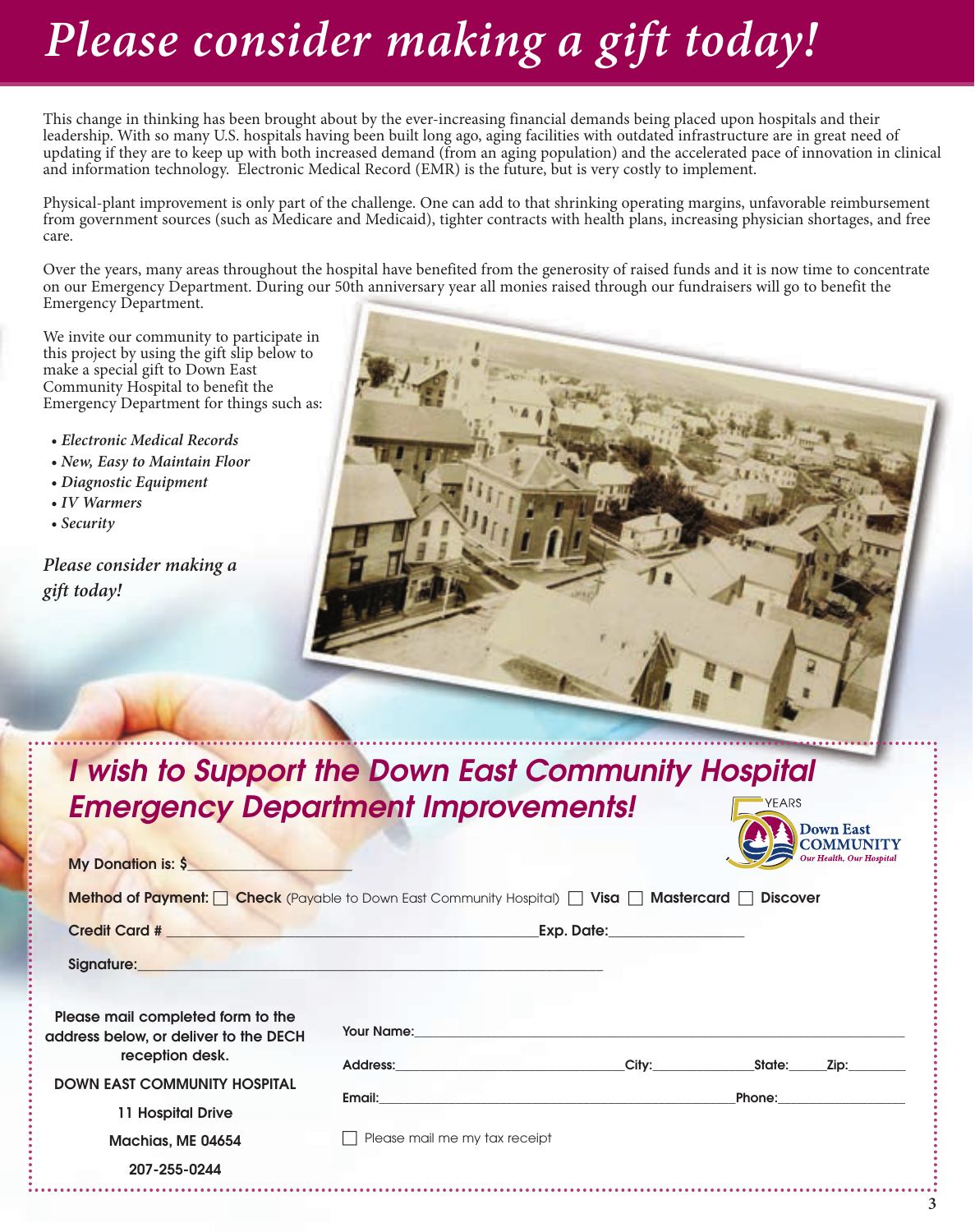# *New Treatment Option for Chronic Back and Neck Pain*

### *Rita Ten, MD*



Dr. Rita Ten, Anesthesiologist and Pain Specialist of Down East Community Hospital, is pleased to offer a new treatment for patients suffering from chronic back and neck pain caused by facet arthritis. Each vertebral body in the spine has three main points of movement: the intervertebral disc and the two facet joints. These facet joints are small, stabilizing joints located on either side of each vertebra and consist of bony knobs coated with a slippery cartilage. As a disc thins with aging and from daily wear and tear, the space between two vertebrae shrinks, eroding the cartilage and causing painful friction. Fractures, torn ligaments, and disc problems can all cause abnormal movement and alignment, putting extra stress on the facet joints. To confirm the diagnosis of pain originating from the facet joints, the patient will undergo a diagnostic block which is called a medial branch block or a facet block, that involves injecting a numbing medicine into or very near the nerves that supply the facet joint. If the pain is temporarily relieved with these injections the patient is then a candidate for radiofrequency ablation (RFA).

Radiofrequency ablation involves applying heat to the nerve supplying the facet joint to "shut off" the transmission of pain signals to the brain. Multiple clinical studies show that radiofrequency neurotomy significantly reduces pain severity and frequency for 1 to 2 years in the majority of patients.

Dr. Ten has an office in the Reid Emery Building in Machias. Some other pain management procedures Dr. Ten performs at Down East Community Hospital include nerve and ganglion blocks and cervical and lumbo-sacral epidural injections to benefit patients with back and neck pain.

You can make an appointment with Dr. Ten with your doctor's referral or you can call her office at 255-0065.

Inflamed Nervous Tissue





Radiofrequency current heats surrounding nerve tissues to create lesion





Needles guided into treatment area Treatment area Treated nervous tissue is no longer inflamed

# *Kristen Barbee, DO*

Allow me to introduce myself. My name is Kristen Barbee and I am originally from Cherryfield, Maine. I currently live in Franklin, Maine with my husband Brad and my son Bennett. I graduated from Narraguagus High School in 2000 and went on to attend college at the University of New England in Biddeford, Maine where I earned my BS in medical biology. I then attended the University of New England's College of Osteopathic Medicine. After graduating from medical school in 2009, I completed my residency training in Family Medicine at Spartanburg Regional Medical Center in Spartanburg, South Carolina. Rural health is my passion, and so I returned to Maine to practice. After a year practicing in Saco, Maine, I returned to Washington County and currently practice Family Medicine at Down East Community Hospital Family Medicine in Machias and Milbridge Medical Center in Milbridge.

To make an appointment with Dr. Barbee, call 255-4567 for Machias and 546-2391 for Milbridge.

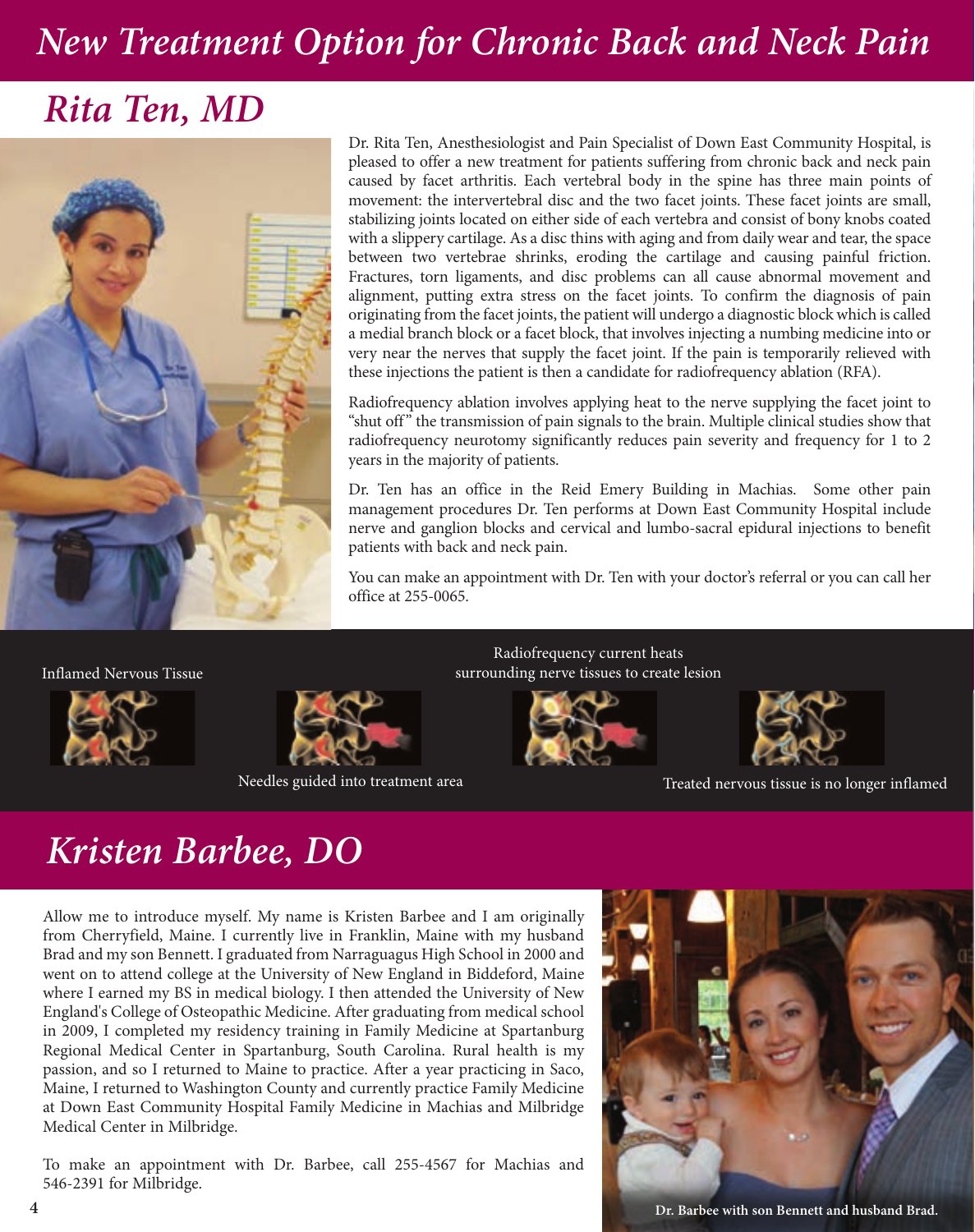## *Thomas Holzen, MD*



Allow me to introduce myself and welcome you to our practice at Down East Community. I am in the ENT Clinic at the Reid Emery Building on Main Street in Machias.

After graduating from Yale University in 1966, I received my MD degree from Tufts in Boston in 1970. I did a year of internal medicine at Vanderbilt in Nashville, TN followed by two years as a Marine Corps doctor with the US Navy, and another year of internal medicine at Vanderbilt. Switching specialties, I did two years of general surgery followed by three years of Otolaryngology (ENT) training at the University of Texas in San Antonio, and opened my practice in Nashville in 1979. I practiced there until June 2012, interrupted only by taking a fellowship in Facial Plastic Surgery.

No longer wanting to work full time, I began part time work in Belfast, ME and then the opportunity opened up to come to Washington County. I enjoy, and am comfortable with, patients of all ages from infants to the elderly. In more than 30 years of practice, I have seen all the common illnesses and most of the unusual ones in my specialty.

I am excited to continue to bring this specialty to this area reducing wait times and long travel times for the people of Washington County.

You can make an appointment with Dr. Holzen with your doctor's referral or you can call his office at 255-5601.

# *Swing Beds – Same Place Different Station*



Swing Bed Programs are developed because of the growing need for shortterm, skilled nursing care in rural communities and to better utilize hospital beds already available, which makes a positive contribution to the bottom line. Additionally, this program allows our community members to stay close by their loved ones while they get the services they need. All of these reasons are part of why this program was implemented at Down East Community Hospital.

Swing Bed Programs provide short term care in a hospital setting for a variety of patients who need care after hospitalization for an acute problem. For instance, if a patient's condition has stabilized but they are not well enough to go home yet, they may be eligible for the Swing Bed Program. This program exists to meet the needs of patients who are in a transition phase of illness or recovery, but whose condition no longer requires admission to an acute care unit. The Swing Bed Program provides rehabilitation and recovery services based on each patient's individual needs.

The advantages to the patient are continued direct and immediate physician services and the ability to stay in the same room with the same familiar nurses while receiving physical, occupational or speech therapy services. Reconditioning and activities of daily living are provided to ensure a smooth transition to the patient's highest potential including social services and detailed discharge planning.

The Swing Bed Program is covered by Medicare and most major insurance companies.

Annie White pictured with Physical Therapist Heather Means, stayed at DECH for rehabilitation after her hip was replaced.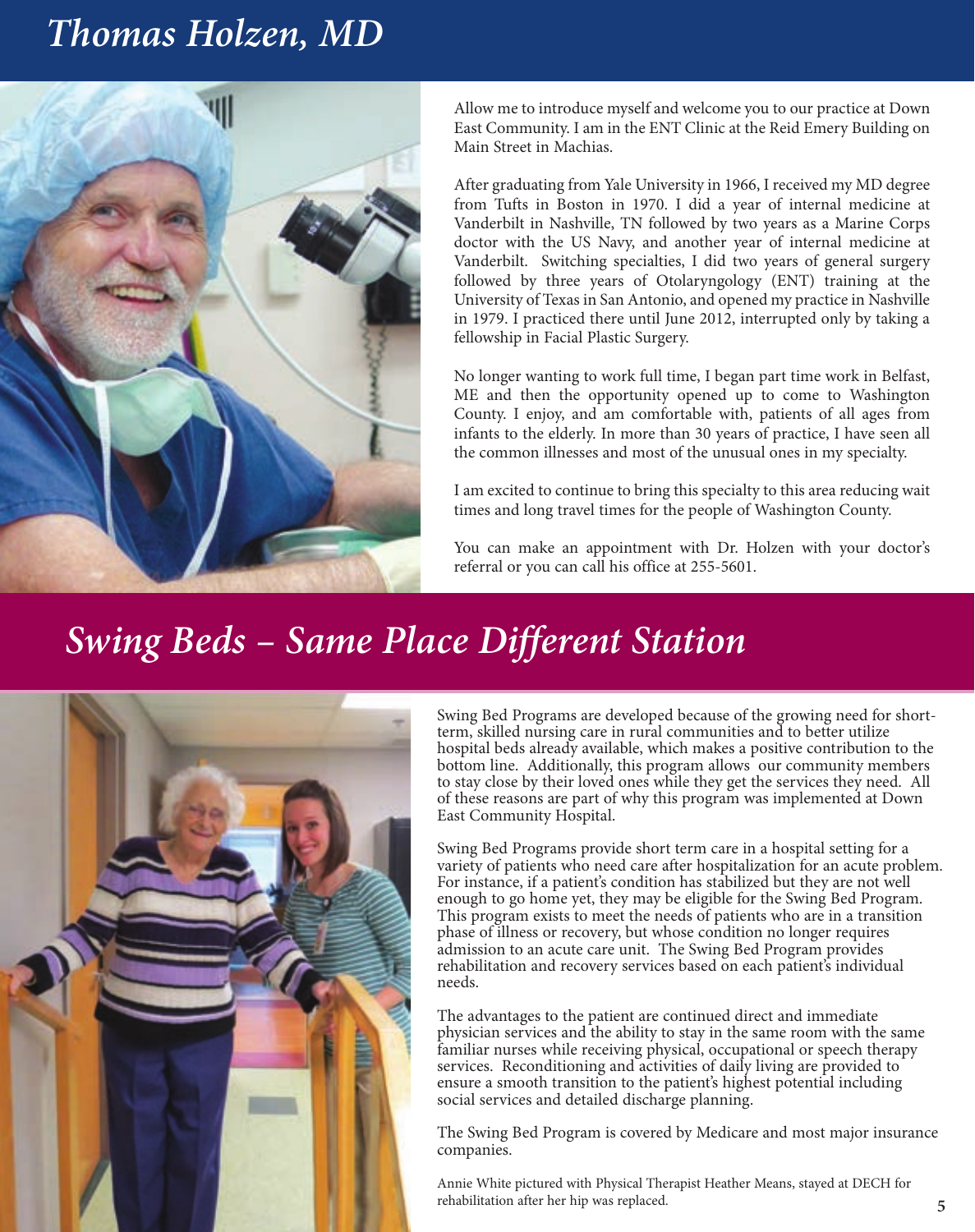## *Lactation Counselor*



Amanda Backman, an RN on the Obstetrics Unit at Down East Community Hospital, recently obtained her Lactation Counselor Training Certification. This course is a forty five hour course designed to provide a solid, up-to-date, research-based body of information regarding lactation as well as the art of counseling. This certification is awarded by the Academy of Lactation Policy and Practice. Breastfeeding is an important public health issue and the World Health Organization recommends that health care workers be educated in skills necessary to support breastfeeding families.

*"We are excited that Amanda has completed her certification and will share her specialized knowledge and counseling about optimal and sub-optimal breastfeeding to our patients as well as our staff."* stated CEO Doug Jones

*"By achieving this certifications Amanda demonstrates dedication and continued commitment to providing the highest care to our patients at Down East Community Hospital.*" Rob Janssen, CNO

## *Camp Clearwaters - We're all in the same boat.*

### *"Gretchen's Wish" by Jo-Anne and Ken Cannell*

Our daughter Gretchen was diagnosed with a brain tumor at the age of 12 and fought the fight for 14 years.



Gretchen was an energetic young lady who always wanted to help others fighting this horrible disease. She loved to go swimming, fishing, boating – anything to do with the outdoors. She also loved to get her hands dirty in the kitchen baking everything she could muster for anyone that she could feed. It always put a smile on her face.

Gretchen was able to attend camps for children with cancer and always had a wonderful time. However, when Gretchen was 18 and still fighting, she needed a camp to go to but there were no camps for young adults. She wanted to go to camp. Gretchen had many tumors and had many treatments and operations which came with side effects that left her with a balance problem; this didn't stop her from wanting this *WISH* to happen.

We now have permission to make this *WISH* happen for young adults with cancer from the ages of 18 to 40 here at Camp Clearwaters! We are so happy to be able to do this in Gretchen's memory.

Indian Rock Camps, as we know it, is our home as well as a hunting and fishing lodge that is turned into Camp Clearwaters for the second week of August. This camp is free for our *"HEROS"*- you!

This camp is a *CELEBRATION OF LIFE* and is located at Grand Lake Stream.

*Please call us at 207-796-2822 or 1-800-498-2821 for more information.*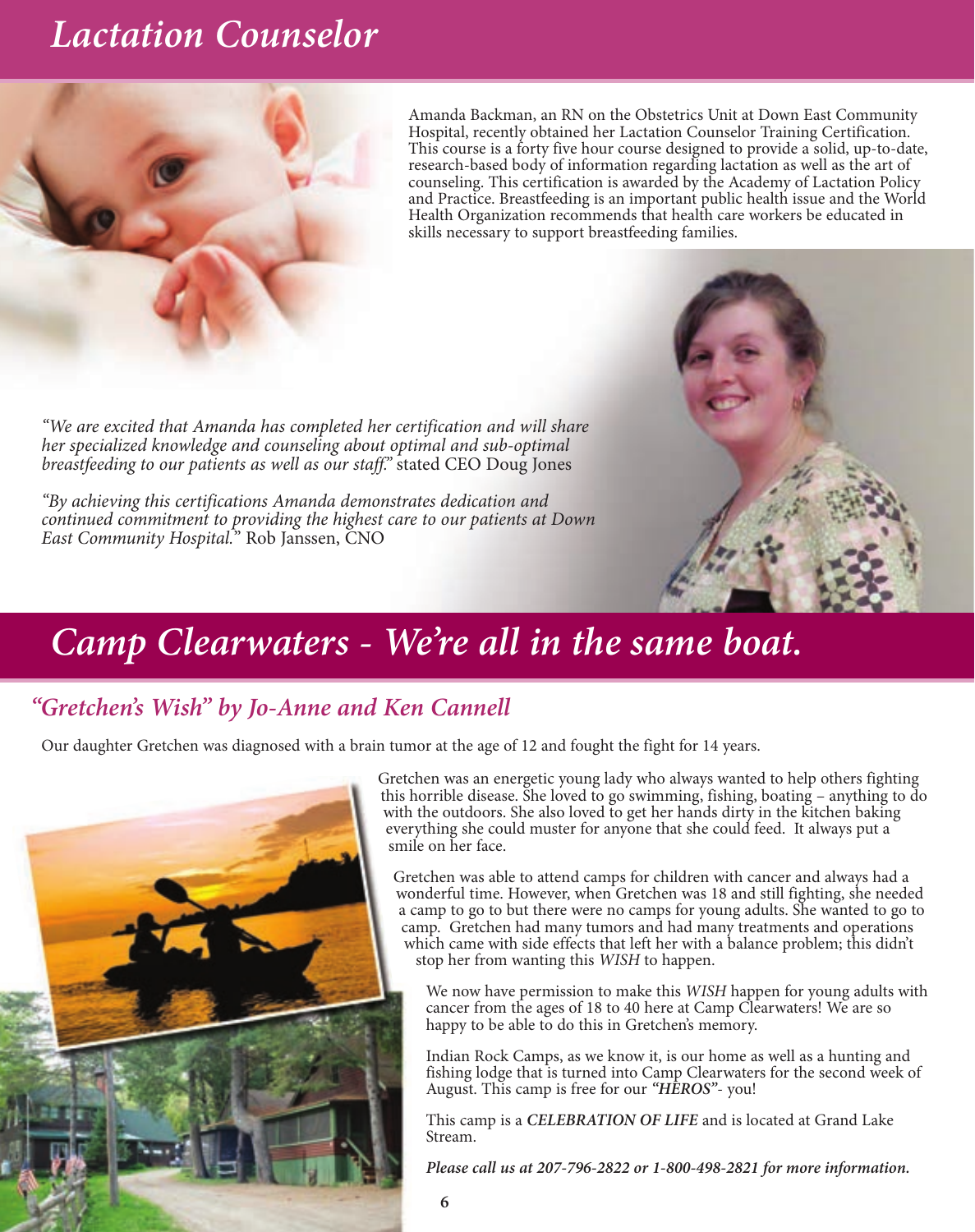### *Grassroots Award*



**Down East Community Hospital CEO, Doug Jones**, will receive the Grassroots Champion Award at the American Hospital Association (AHA) Annual Membership Meeting in Washington D.C. on May 6.

Each year the American Hospital Association, in conjunction with the state hospital associations, recognizes the achievements of grassroots leaders with the prestigious Grassroots Champion Award. One hospital leader from each state is honored for their work over the previous year in effectively delivering the hospital message to elected officials; helping broaden the base of community support for hospitals; and advocating tirelessly on behalf of patients, hospitals and communities.

*"You have earned this special recognition through your dedication to the hospital mission, on both the local and the national level."* Rich Umbdenstock, President and CEO of the American Hospital Association.

## *Harvard Pilgrim Award*

Down East Community Hospital was one of 32 hospitals in New England that made Harvard Pilgrim Health Care's Hospital 2013 Honor Roll. The Honor Roll recognizes those adult, acute care hospitals whose performance was among the top 25% of those measured nationally on a set of composite quality and patient experience measures, as reported by Centers for Medicare and Medicaid Services (CMS) on Hospital Compare and Leapfrog patient safety measures.

Honor Roll hospitals are noted in Harvard Pilgrim's printed and online provider directories as well as on the organization's web site (www.harardpilgrim.org), enabling consumers to evaluate and select hospitals based on quality and safety performance.



## *Leapfrog Award*



The Leapfrog Group, a healthcare quality watchdog organization in Washington DC, named Down East Community Hospital as one of their "Top Rural Hospitals."

This hospital quality award is widely cited as the nation's most competitive quality designation and recognizes hospitals that deliver the highest quality care by preventing medical errors, reducing mortality for certain procedures and reducing readmissions for patients being treated for conditions like pneumonia and heart attack. Of special note was the increase by 69% in the number of rural hospitals who qualified for the 2013 Top Hospitals list along with 55 urban hospitals and 13 children's hospitals.

According to Leah Binder, President and CEO of Leapfrog, "The larger group of rural hospitals represented, including several critical access hospitals, shows us that any hospital in America can achieve the highest standards of quality and safety, and any community, no matter how small, can benefit from top-notch health care."

The Leapfrog Group is a national, nonprofit organization. In Maine the Maine Health Management Coalition utilizes results from Leapfrog in determining quality in Maine hospitals along with several other sources including the HCAHPS patient satisfaction survey.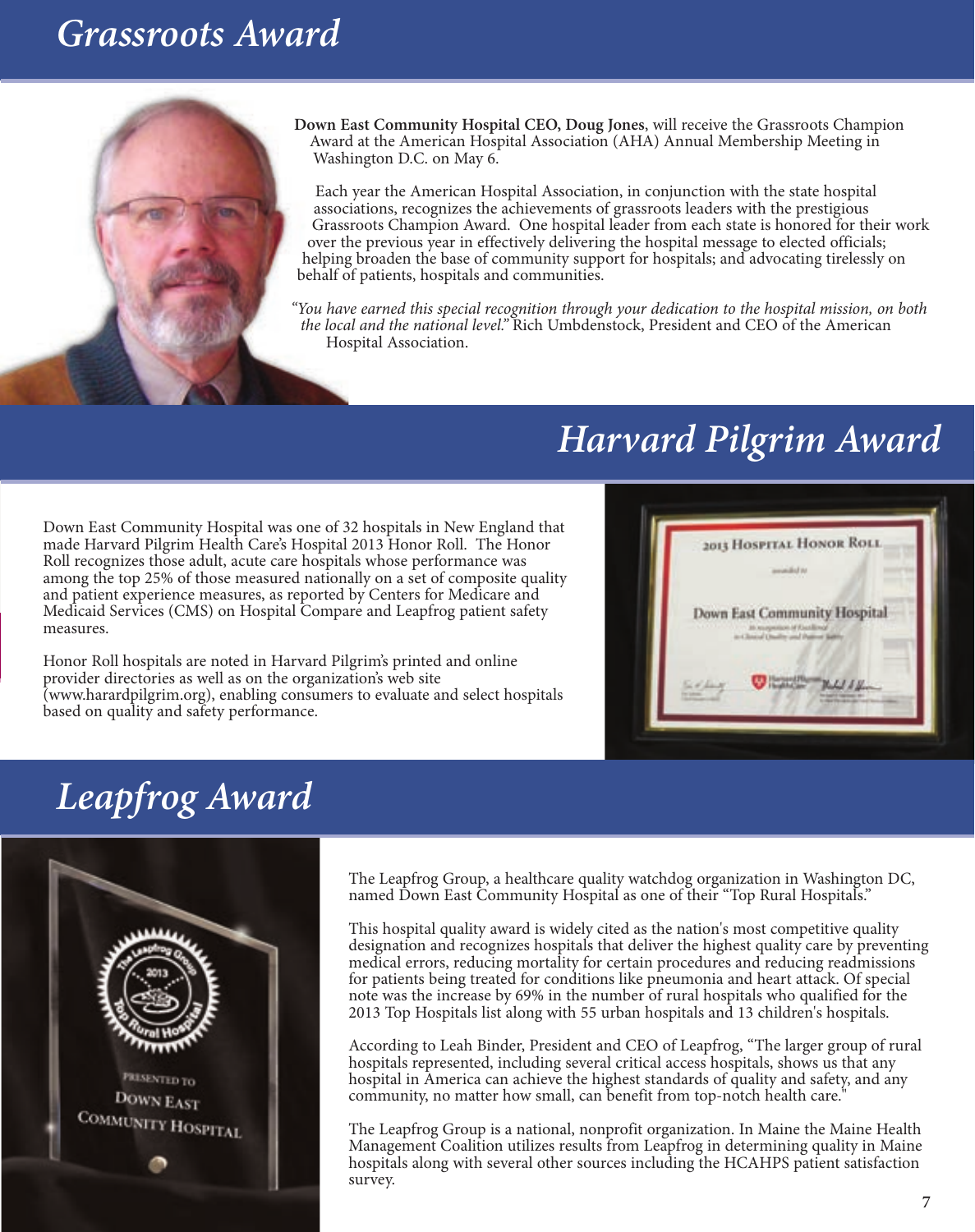# *Medical Alert Systems*

# *Did you know...*

...that every year 1 in 3 people over the age of 65 will have an accident or fall in their home? That's approximately 13 million people who will suffer from an accident this year alone. It is no secret that Washington County has a large aging population and a lot of these people want to know what steps they can take to

ensure that they stay protected if you need medical attention, if you have a fire, or if you need the police. Medical alert systems give clients the independence they want while at the same time providing peace of mind to their family members.

You have no doubt seen one of the many advertisements for Medical Alert Systems that involve an older person falling and needing medical assistance. That is a very real problem with the many people out there who have diminishing physical abilities and wish to remain independent.



### *Would you benefit from a Medical Alert System?*

- *Do you live alone or are you often home alone?*
- *Have you ever slipped or fallen in your bathroom, bedroom, or on your stairs?*
- *Do you shower in your bathtub?*
- *Do you take medication that could make you dizzy, drowsy, or lightheaded?*

*If you answered yes to any of these questions, you may benefit from a Medical alert system.*

*Medical alert systems are considered very useful especially during periods of emergencies. They send a message so that help will be delivered. The device has many uses.*

### *How a Medical Alert System Functions*

Once an alert button is pressed, a transmitter will relay or transmit the message to a speaker box. This essential part is linked to a telephone system in your home and will automatically dial the stored number that will give you access to the operators from the monitoring center. That very same expert will help address your concern at the moment.

Another essential part in the system is called the panic button. This works the same way as that of the transmitter button but they differ in that the panic button allows for two way communication. Meaning, you are given the chance to speak to the operator or even to your family members when needed.

The disadvantage of the medical monitoring device is that it is, to some extent, more costly compared to a simple panic button service. In addition, the device has to be worn across the chest beneath the clothing. The excellent news is that as soon as the device is fixed, the individual wearing it will barely detect it and it will not interfere with daily activities.

### *Choosing Medical Alert Systems*

Many companies such as LifeStation, LifeFone, and Lifeline already offer medical alert systems to many households. It is crucial, though, to learn how to choose one. You may find the website below helpful.

http://www.medicalalertcomparison.com

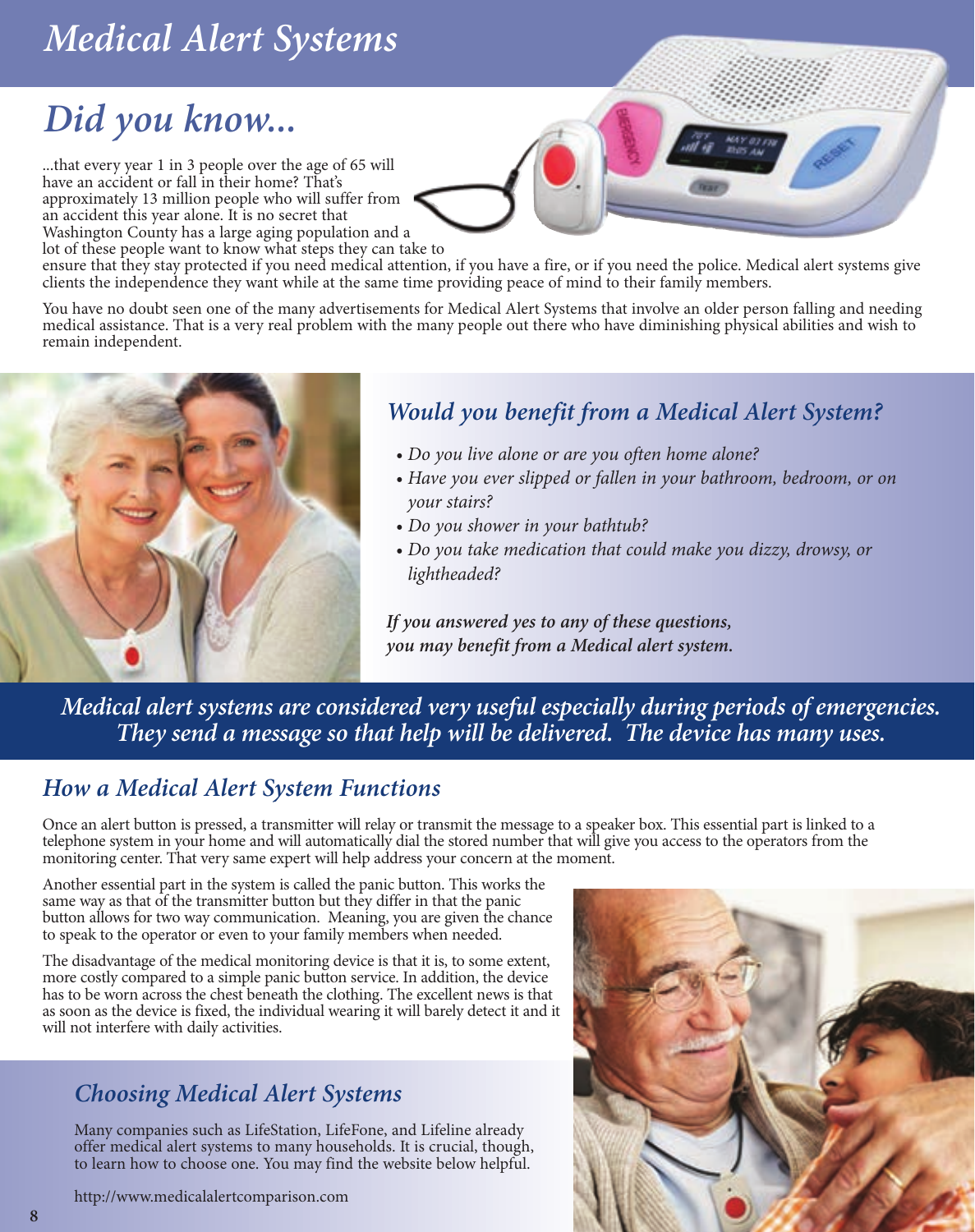# *Some Tips to Buying Medical Alert Systems*

- *1. Determine whether you Need Medical Monitoring System or Simple Call Button*
- *2. Buy one that complements professional health guidance from your doctor*
- *3. Look for lightweight, waterproof and simple to preserve*
- *4. Look for medical alert system with sensitive fall detection*

#### *A medical alarm system's usage is not restricted to medical emergencies. It is ideal for other life-saving reasons.*

- If your house catches fire and you are powerless to reach a phone, you can push the button and inform the authorities right away.
- If somebody intrudes into your house, you can push the alert button, and aid will be send right away.

# *Did you know...*

#### *Every parent in Washington County is entitled to have Maine Families. Our home visiting program is universal - available to every mom or dad with a newborn or who is expecting, and all of our services are free.*



If you'd like to know what a home visit is actually like a quick phone conversation with one of us will answer any of your questions. Even if you're not sure you want home visits, we still offer a range of other services. If you're breastfeeding and have questions you can speak with one of our 3 certified lactation counselors. If you need help installing your child's or grandchild's car seat, one of our safety techs can help install it with you. If you know someone who needs a car seat but can't afford one, we may be able to get them a new car seat. Pregnant? Maybe one of our "Birthing Basics" childbirth classes is for you.

The real strength of our program lies in the connections we make with the families we work with. If you or someone you know is raising an infant, having the support of a knowledgeable, unbiased home visitor is priceless. And all of the information we share is from the most current, evidence-based research. We can help you navigate the day-to-day challenges of parenting and prepare you for each stage of your child's development. We can support you through an unexpected crisis. We can help you find the answers to any of your parenting questions and, if you find there's something you need that we can't provide, we'll connect you with other community resources that can.

Take a minute and find us online on at MaineFamiliesWC.org or connect with us on Facebook by searching Maine Families Washington County. You can also access our community resource center at WCResourceGuide.org with live links to our community partners and tons of helpful information for families.

Next time you are visiting your OB doc, at your baby's well-child check, picking up your WIC voucher, or talking with a new mom, ask them about Maine Families. The best recommendations come from the people who see the work we do with our families every day.

MaineFamiliesWC.org (207) 255-0481 (on the Down East Community Hospital Campus)



Back Row: Jess Boyd, Ellen Farnsworth, Tamyy Branca, Kelly Benner

> Front Row: Nicole Stauffer, Anneke Waag, Mariah Garnett, Susan Bennette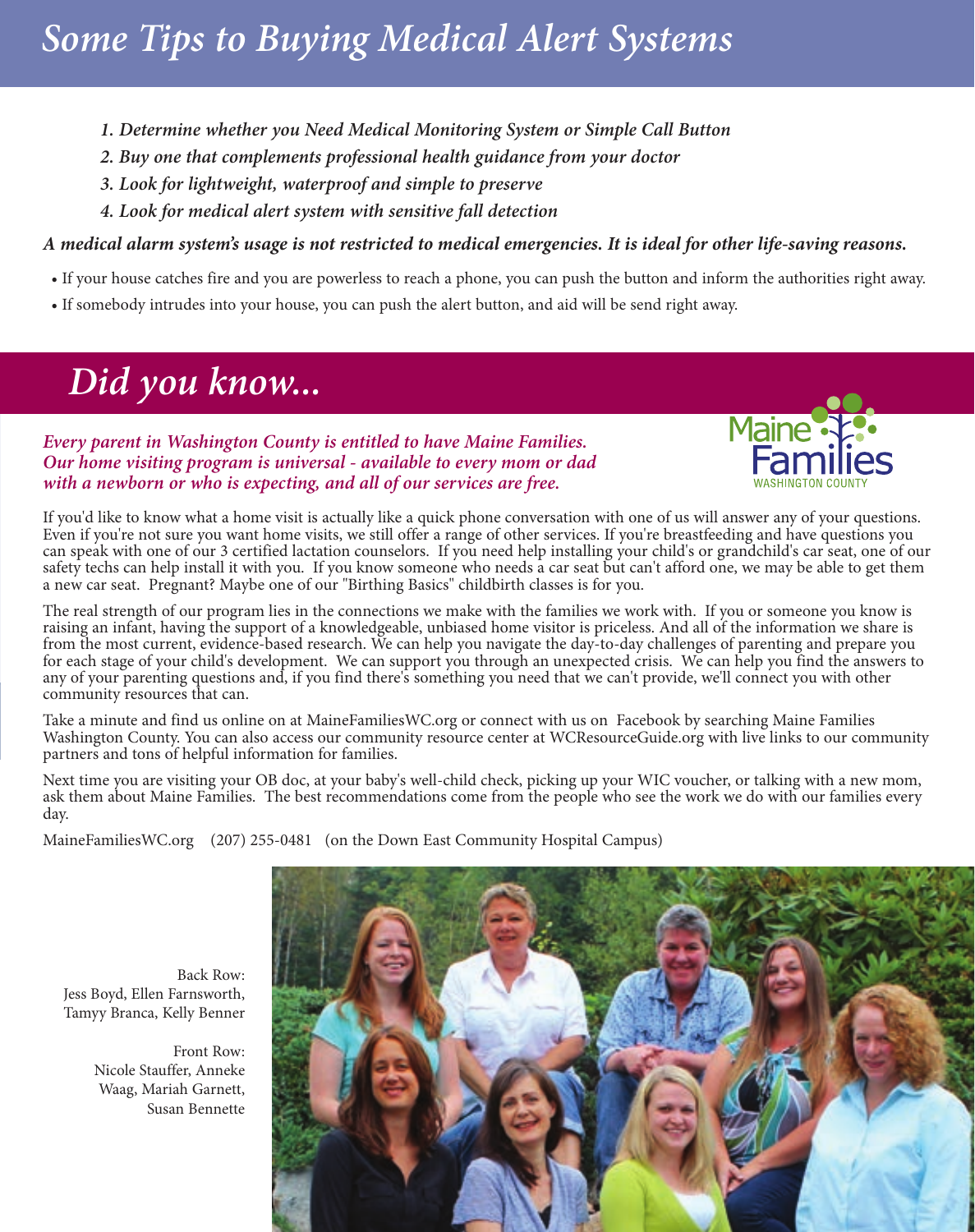# *Am I Having a Heart Attack? - Some Common Symptoms*

*The classic symptoms of a heart attack are pressing chest pain, sweating, and nausea. Symptoms are not always straightforward; especially in women. Women may not experience any of these symptoms.*



#### *Common Symptoms in Men & Women*

*You should pay particular attention to the following signs if — like more than half of all Americans — you are over 50, have high blood pressure, have high cholesterol, are a smoker or have a family history of heart disease.* 

*Chest pain:* Most people do call 911 or get to the hospital if they feel like they've got an elephant sitting on their chest, but even this most common heart attack symptom may be hard to recognize. It may just feel like a squeezing that lasts more than a few minutes or goes away and comes back. It may be a chest fullness that they don't recognize as pain. Sometimes it doesn't particularly hurt. It's an uncomfortable sensation. If chest pain lasts more than five minutes, go to the emergency room.

*Shortness of breath:* You may feel you can't catch your breath, even when resting. This breathlessness often occurs before the chest pain.

*Dizziness or lightheadedness:* You may feel as if you will pass out.

*Cold sweat:* Sweating when you are cold or have a chill.

#### *Symptoms More Likely in Women*

*Women have a higher risk of dying from a heart attack than men do, partly because they often don't realize they're having a heart attack and partly because they delay getting help.*

*Women are less likely than men to have the common symptoms of a heart attack. Chest pain was not the main symptom in about 46 percent of women who had a heart attack. Instead, it was:*

*Pain in the arm* (especially left arm), back, neck, abdomen or shoulder blades: The pain often is described as an uncomfortable pressure, tightness or ache.

*Jaw pain:* Jaw and throat pain are quite common. The feeling can start in the chest and move to the throat — as if someone is choking you — and then to the jaw. But again, it's not always obvious. Sometimes people go to the dentist, because they think it's a toothache.

*Nausea and vomiting:* Women are more likely than men to have this symptom, and they may think they have stomach flu rather than a heart attack.

*Overwhelming and unusual fatigue:* Fatigue is generally a symptom of life, so it's often overlooked as a heart attack sign, but beware if you're unusually exhausted.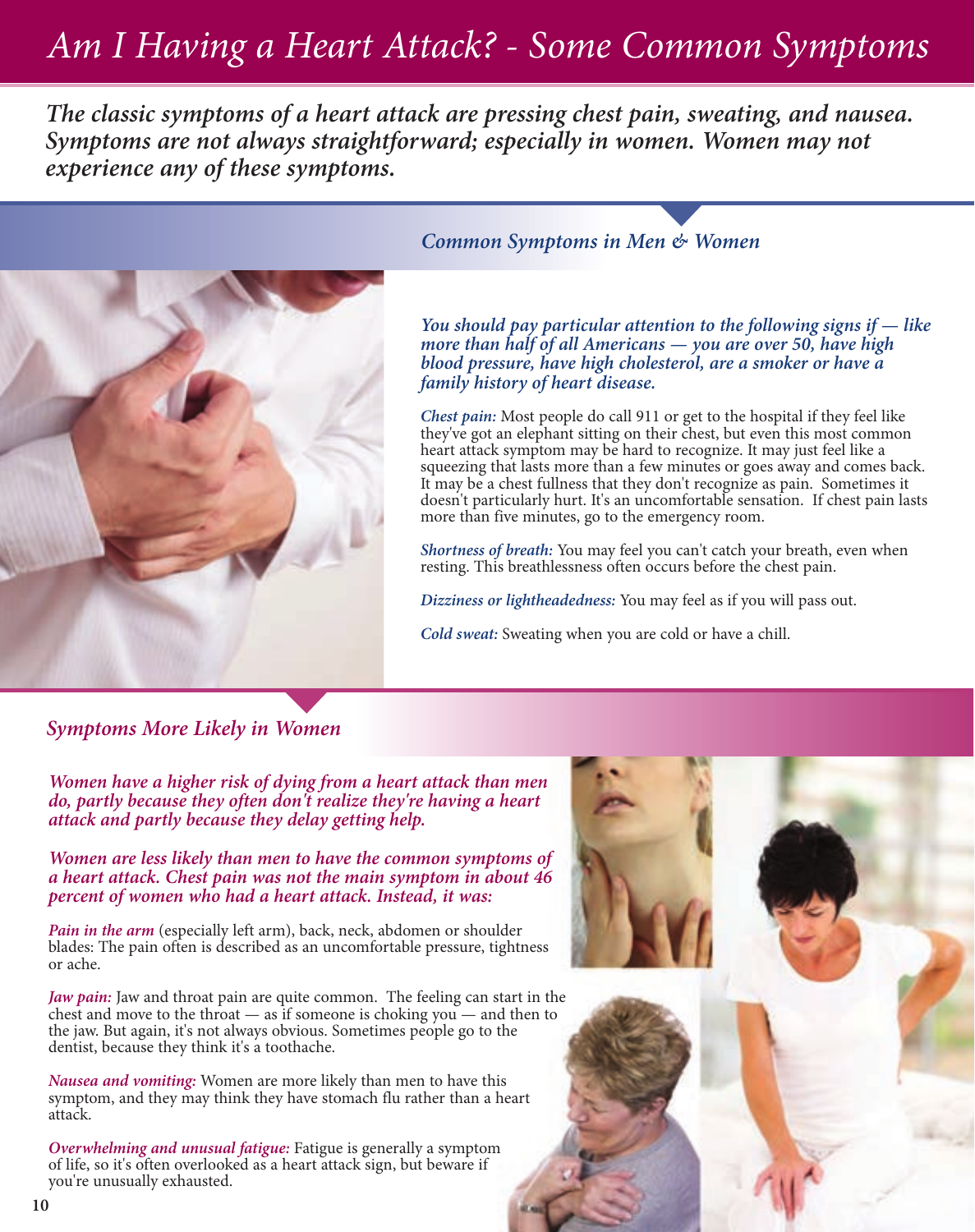# *To Help Prevent Heart Disease*



- Get enough exercise. This means at least 30 minutes of exercise almost every day of the week.
- Quit smoking. If you do smoke, it's time to quit.
- Eat a heart-healthy diet. Load up on fresh fruits and vegetables while limiting saturated fats, salt, and foods containing cholesterol, like fatty meats.
- Control portion size
- Eat more vegetables and fruits
- Select whole grains
- Limit unhealthy fats and cholesterol
- Choose low fat protein sources
- Reduce sodium in your food
- Plan daily menus
- Allow yourself an occasional treat
- Get Regular Health Screenings. Get regular check-ups to monitor health conditions that affect the heart, including high blood pressure, high cholesterol, and diabetes.
- Reduce your alcohol intake. Excess alcohol consumption can worsen health conditions that contribute to heart disease, like blood pressure, arrhythmias, and high cholesterol levels.
- Minimize stress in your life. Stress can compound many heart disease risks that people already face, steering you toward an unhealthy lifestyle.
- Maintain a Healthy weight. To help prevent heart disease, maintain a healthy body weight for your size. Too many pounds can add up to increased heart disease risk.
- Get enough quality sleep. 7 to 8 hours for an adult.

*Work with your doctor to help keep health problems under control. It's never too late to start living a healthy lifestyle and getting your heart disease risks in check.*

## *Misuse of Antibiotics*

Antibiotics are wonderful medications when we need them. They help our body fight bacterial infections. The use of antibiotics has been a very effective means of treatment for decades.

However, antibiotics are not so great when they are misused. Repeated and improper uses of antibiotics are primary causes of the increase in drug-resistant bacteria such as MRSA (Methicillinresistant Staphylococcus Aureus). Every time someone takes antibiotics, the sensitive bacteria are destroyed and the resistant germs are often left to grow and multiply. For this reason, antibiotics need to be used appropriately since this will be the tool in controlling the spread of resistant bacteria.

Antibiotics should be used for what they were intended for and that is for killing bacteria and not viruses. They are also misused in a variety of different ways such as: given when not needed, given at a larger dose than necessary and using broad spectrum agents to treat very susceptible bacteria. Misuse of antibiotics not only increases a person's chance of becoming infected with a resistant bacteria but it increases their chance of becoming colonized.

Antibiotic misuse is something that not only harms one patient one time, but it is something that can harm all of us. It can make treating infections more difficult to manage by creating resistant bacteria. As healthcare providers, it is our job to educate our customers and to help ensure the safest and smartest use of antibiotics.